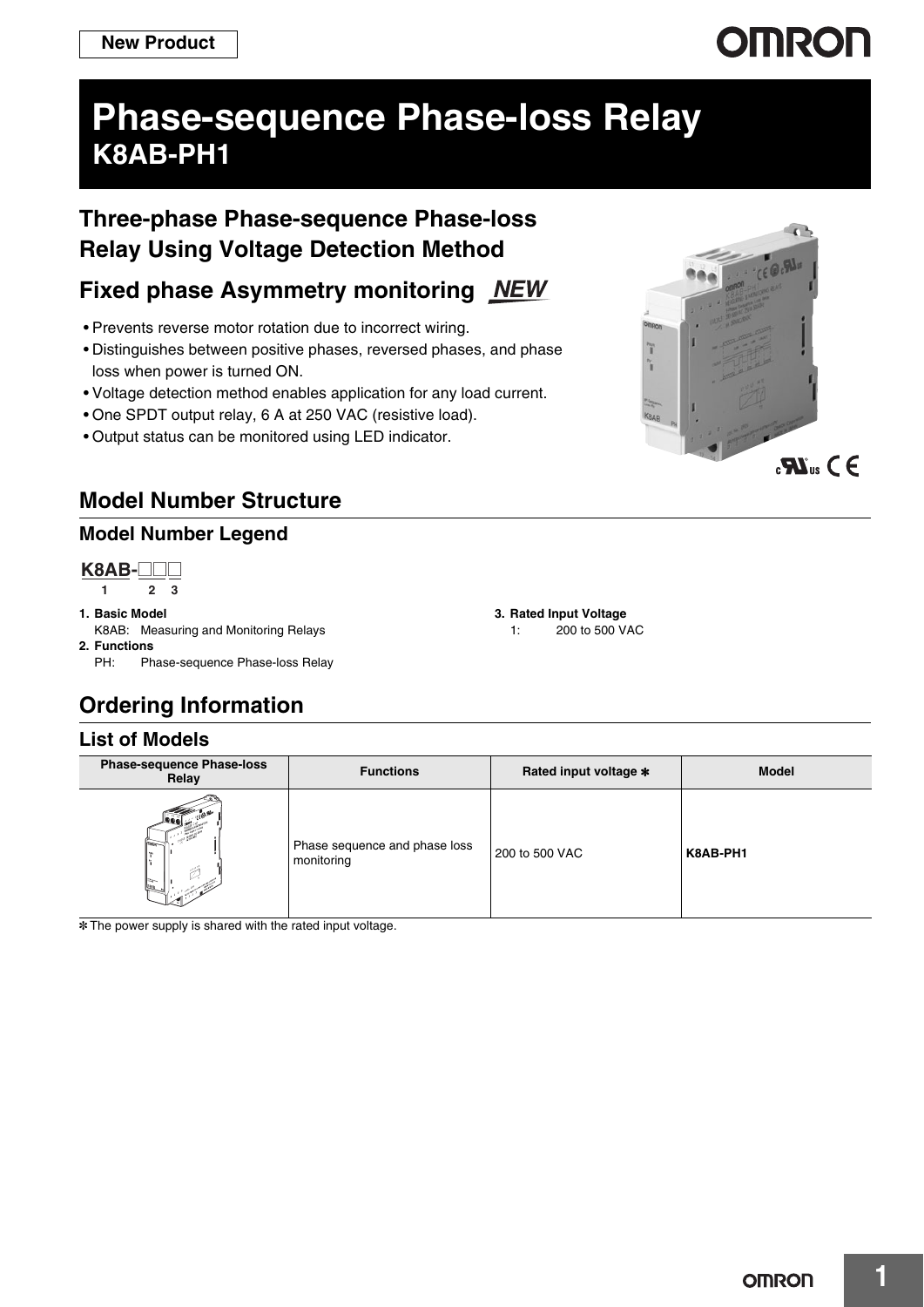## **K8AB-PH1**

## **Ratings and Specifications**

## **Ratings**

| <b>Rated input voltage</b>                      | Three-phase, three-wire mode, 200 to 500 VAC                                                                                                                                                                                                                                                                                                                                                                                                               |  |
|-------------------------------------------------|------------------------------------------------------------------------------------------------------------------------------------------------------------------------------------------------------------------------------------------------------------------------------------------------------------------------------------------------------------------------------------------------------------------------------------------------------------|--|
| Input load                                      | 15 VA max.                                                                                                                                                                                                                                                                                                                                                                                                                                                 |  |
| Reversed phase and phase loss operating<br>time | $0.1$ s max.                                                                                                                                                                                                                                                                                                                                                                                                                                               |  |
| <b>Reset method</b>                             | Automatic reset                                                                                                                                                                                                                                                                                                                                                                                                                                            |  |
| <b>Indicators</b>                               | Power (PWR): Green, Relay output (RY): Yellow                                                                                                                                                                                                                                                                                                                                                                                                              |  |
| <b>Output relays</b>                            | One SPDT relay (NC operation)                                                                                                                                                                                                                                                                                                                                                                                                                              |  |
| <b>Output relay ratings</b>                     | Rated load<br>Resistive load<br>6 A at 250 VAC $(cos\phi = 1)$<br>6 A at 30 VDC (L/R = 0 ms)<br>Inductive load<br>1 A at 250 VAC $(cos\phi = 0.4)$<br>1 A at 30 VDC (L/R = 7 ms)<br>Maximum contact voltage:<br><b>250 VAC</b><br>Maximum contact current:<br>6 A AC<br>Maximum switching capacity: 1,500 VA<br>Minimum load:<br>10 mA at 5 VDC<br>Mechanical life:<br>1,000,000 operations<br>Electrical life:<br>Make: 50,000 times, Break: 30,000 times |  |
| Ambient operating temperature                   | $-20$ to 60°C (with no condensation or icing)                                                                                                                                                                                                                                                                                                                                                                                                              |  |
| Storage temperature                             | $-40$ to 70 $\degree$ C (with no condensation or icing)                                                                                                                                                                                                                                                                                                                                                                                                    |  |
| <b>Ambient operating humidity</b>               | 25% to 85% (with no condensation)                                                                                                                                                                                                                                                                                                                                                                                                                          |  |
| <b>Storage humidity</b>                         | 25% to 85% (with no condensation)                                                                                                                                                                                                                                                                                                                                                                                                                          |  |
| <b>Altitude</b>                                 | 2.000 m max.                                                                                                                                                                                                                                                                                                                                                                                                                                               |  |
| <b>Terminal screw tightening torque</b>         | 0.54 N·m                                                                                                                                                                                                                                                                                                                                                                                                                                                   |  |
| <b>Terminal wiring method</b>                   | Recommended wire<br>$2.5$ mm <sup>2</sup><br>Solid wire:<br>Twisted wires: AWG16, AWG18<br>Note: 1. Ferrules with insulating sleeves must be used with twisted wires.<br>2. Two wires can be twisted together.<br>Recommended ferrules<br>Al 1,5-8BK (for AWG16) manufactured by Phoenix Contact<br>Al 1-8RD (for AWG18) manufactured by Phoenix Contact<br>Al 0.75-8GY (for AWG18) manufactured by Phoenix Contact                                        |  |
| <b>Case color</b>                               | Munsell 5Y8/1                                                                                                                                                                                                                                                                                                                                                                                                                                              |  |
| Case material                                   | ABS resin (self-extinguishing resin) UL94-V0                                                                                                                                                                                                                                                                                                                                                                                                               |  |
| Weight                                          | Approx. 110 g                                                                                                                                                                                                                                                                                                                                                                                                                                              |  |
| <b>Mounting</b>                                 | Mounted to DIN Track or via M4 screws (tightening torque: 1.2 N·m)                                                                                                                                                                                                                                                                                                                                                                                         |  |
| <b>Dimensions</b>                               | 22.5 (W) $\times$ 90 (H) $\times$ 100 (D) mm                                                                                                                                                                                                                                                                                                                                                                                                               |  |

**2**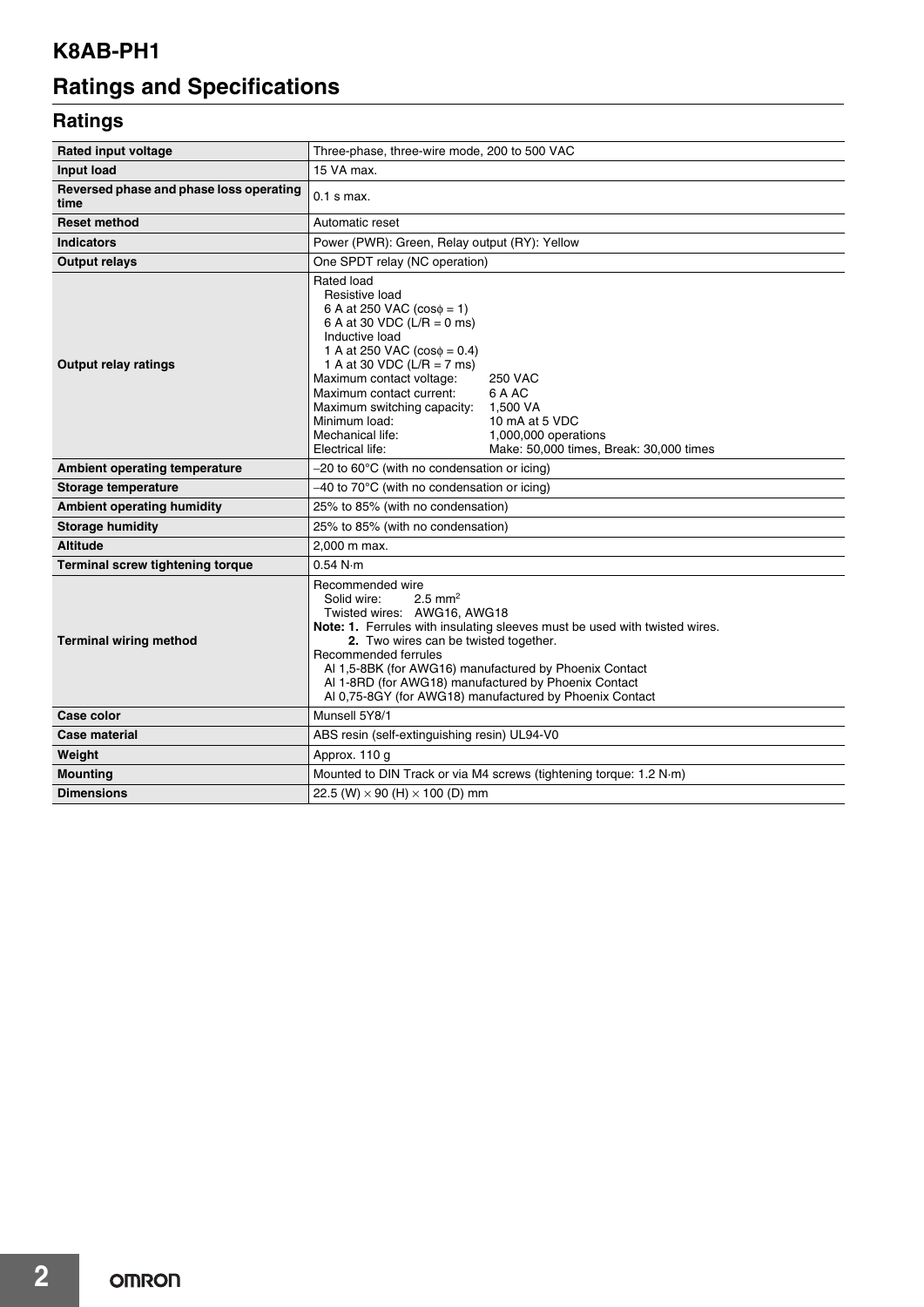### **Specifications**

| Input voltage range                     |                             | 200 to 500 VAC                                                                                                                                                                                                  |  |
|-----------------------------------------|-----------------------------|-----------------------------------------------------------------------------------------------------------------------------------------------------------------------------------------------------------------|--|
| Input frequency range                   |                             | 45 to 65 Hz                                                                                                                                                                                                     |  |
| <b>Overload capacity</b>                |                             | Continuous input: 115% of maximum input, 10 s max.: 125% of maximum input                                                                                                                                       |  |
| <b>Fixed Phase Asymmetry Monitoring</b> |                             | Output relay releases when one phase-phase voltage drops below 80% of the other phase-<br>phase voltage.                                                                                                        |  |
| <b>Temperature influence</b>            |                             | Operating time<br>Fluctuation based on measured value at standard temperature:<br>$-20^{\circ}$ C to standard temperature: $\pm 10\%$ max.<br>Standard temperature to 60°C: ±10% max.<br>(Humidity: 25% to 80%) |  |
| <b>Humidity influence</b>               |                             | Operating time<br>Based on ambient room humidity<br>25% to 80%: ±10% max.                                                                                                                                       |  |
| Influence of power supply voltage       |                             | Operating time: $\pm 10\%$ max.<br>Note: The error in the operating value and operating time under standard conditions.                                                                                         |  |
| Influence of power supply frequency     |                             | Operating time: $\pm 10\%$ max. (at 45 to 65 Hz)<br>Note: The error in the operating value and operating time under standard conditions.                                                                        |  |
| Influence of input frequency            |                             | At 45 to 65 Hz<br>Operating time: ±10% max.<br>Note: The error in the operating value and operating time under standard conditions.                                                                             |  |
| Applicable                              | <b>Conforming standards</b> | EN60255-5 and EN60255-6<br>Installation environment (Pollution Degree 2, Overvoltage Category III)                                                                                                              |  |
| standards                               | <b>EMC</b>                  | EN61326                                                                                                                                                                                                         |  |
|                                         | <b>Safety standards</b>     | <b>UL508</b>                                                                                                                                                                                                    |  |
| <b>Insulation resistance</b>            |                             | 20 M $\Omega$ min.<br>Between external terminals and case<br>Between input terminals and output terminals                                                                                                       |  |
| <b>Dielectric strength</b>              |                             | 2.000 VAC for one minute<br>Between external terminals and case<br>Between input terminals and output terminals                                                                                                 |  |
| <b>Noise immunity</b>                   |                             | 1,500 V power supply terminal common/normal mode<br>Square-wave noise of $\pm 1$ µs/100 ns pulse width with 1-ns rise time                                                                                      |  |
| <b>Vibration resistance</b>             |                             | Frequency 10 to 55 Hz, 0.35-mm single amplitude, acceleration 50 m/s <sup>2</sup><br>10 sweeps of 5 min each in X, Y, and Z directions                                                                          |  |
| <b>Shock resistance</b>                 |                             | 100 m/s <sup>2</sup> , 3 times each in 6 directions along three axes (up/down, left/right, forward/backward)                                                                                                    |  |
| Degree of protection                    |                             | Terminal section: Finger protection                                                                                                                                                                             |  |

## **Connections**

### **Wiring Diagram Phase Sequence and Phase Loss Operation Diagram**



**Note: 1.** The K8AB-PH1 output relay is normally operative.

- **2.** L1 and L3 function both as the power supply terminals and as input terminals. If the voltage drops below the minimum input voltage (60%), then the Relay will not operate due to an undervoltage.
	- **3.** There is a risk of internal circuit breakage by high frequency waves. Don't use the product at the load side of inverter.

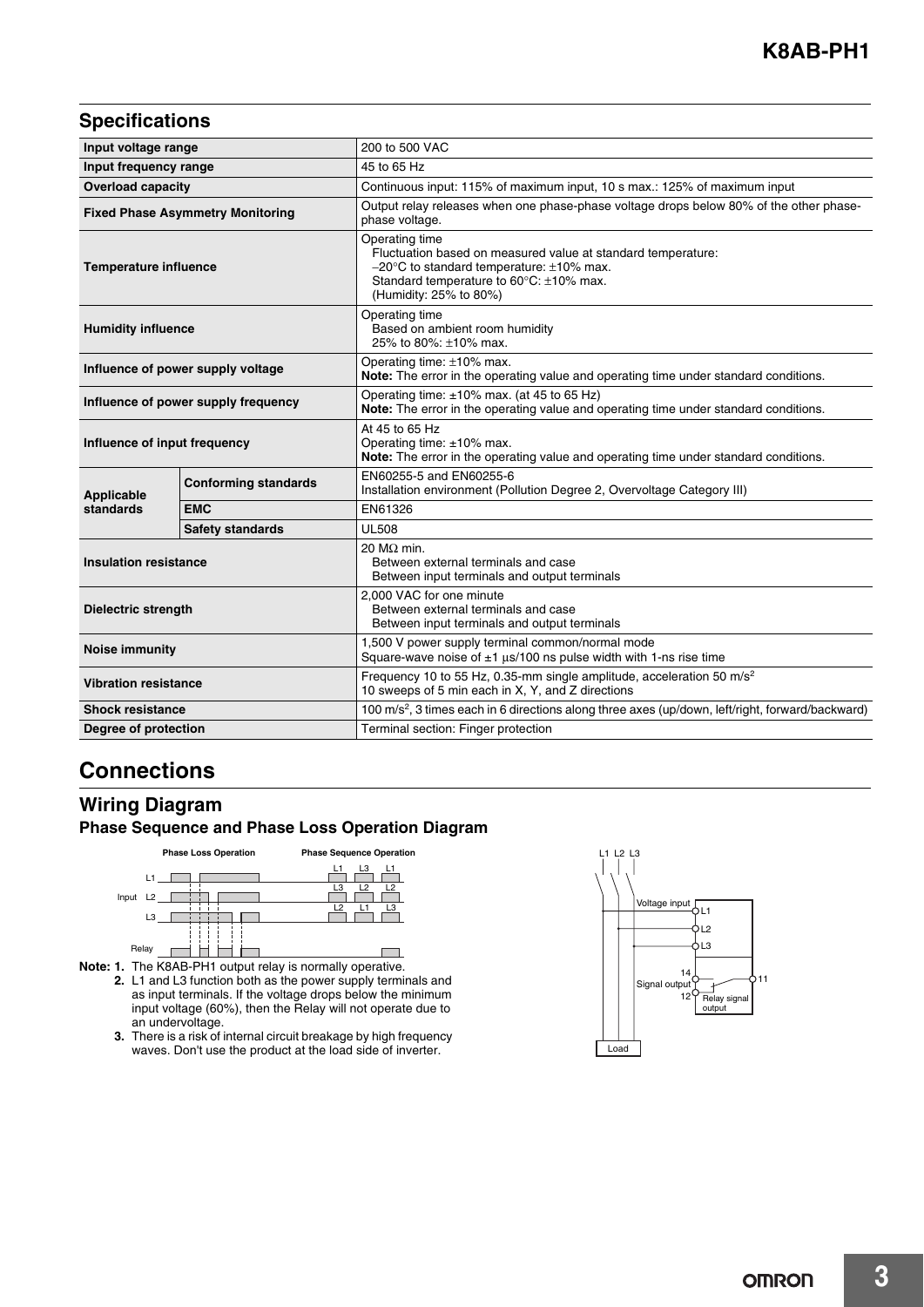## **K8AB-PH1**

## **Nomenclature**

### **Front**



Recommended: 0.54 N·m Maximum: 0.59 N·m

## **Operation and Setting Methods**

### **Connections**

- **1.** Input Connect using L1, L2, and L3. Make sure the phase sequence is wired correctly. The Unit will not operate normally if the phase sequence is incorrect.
- **2.** Outputs
- Terminals 11, 12, and 14 are output terminals for SPDT.



For ferrules with insulating sleeves

## **Dimensions (Unit: mm)**

### **Phase-sequence, Phase-loss Relays K8AB-PH1** <sup>5</sup>





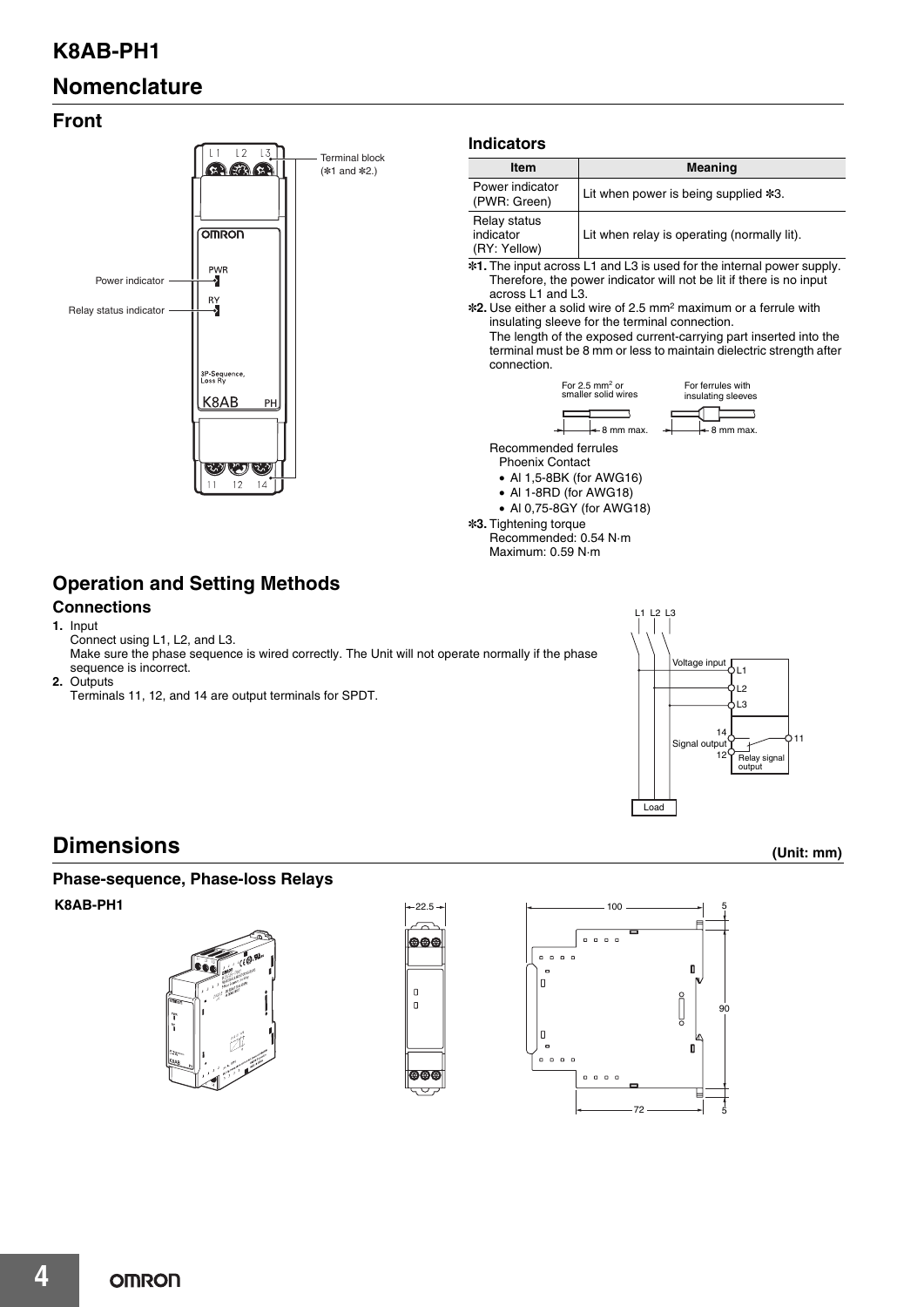## **Safety Precautions**

### **Precautions for Safe Use**

Make sure to follow the instructions below to ensure safety.

- **1.** Do not use or keep this product in the following environments.
	- Outdoors, or places subject to direct sunlight or wearing weather.
	- Places where dust, iron powder, or corrosive gases (in particular, sulfuric or ammonia gas) exist.
	- Places subject to static electricity or inductive noise.
	- Places where water or oil come in contact with the product.
- **2.** Make sure to install this product in the correct direction.
- There is a remote risk of electric shock. Do not touch terminals while electricity is being supplied.
- **4.** Make sure to thoroughly understand all instructions in the Instructions Manual before handling this product.
- **5.** Make sure to confirm terminal makings and polarity for correct wiring.
- **6.** Tighten terminal screws firmly using the following torque. Recommended tightening torque: 0.54 N·m Maximum tightening torque: 0.59 N·m max.
- **7.** Operating ambient temperature and humidity for this product must be within the indicated rating when using this product.
- **8.** There is a remote risk of explosion. Do not use this product where flammable or explosive gas exists.
- **9.** Make sure that no weight rests on the product after installation.
- **10.**To enable an operator to turn off this product easily, install switches or circuit breakers that conform to relevant requirements of IEC60947-1 and IEC60947-3, and label them appropriately.

### **Precautions for Correct Use**

#### **For Proper Use**

- **1.** Do not use the product in the following locations. • Places subject to radiant heat from heat generating devices. • Places subject to vibrations or physical shocks.
- **2.** Make sure to use setting values appropriate for the controlled object. Failure to do so can cause unintended operation, and may result in accident or corruption of the product.
- **3.** Do not use thinner or similar solvent for cleaning. Use commercial alcohol.
- **4.** When discarding, properly dispose of the product as industrial waste.
- **5.** Only use this product within a board whose structure allows no possibility for fire to escape.
- **6.** This is a class A product. In residential areas it may cause radio interference, in which case the user may be required to take adequate measures to reduce interference.

#### **About Installation**

- **1.** When wiring, use only recommended crimp terminals.
- **2.** Do not block areas around the product for proper dissipation of heat. (If you do not secure space for heat dissipation, life cycle of the product will be compromised.)
- **3.** To avoid electrical shocks, make sure that power is not supplied to the product while wiring.
- **4.** To avoid electrical shocks, make sure that power is not supplied to the product when performing DIP switch settings.

#### **Noise Countermeasures**

- **1.** Do not install the product near devices generating strong high frequency waves or surges.
- **2.** When using a noise filter, check the voltage and current and install it as close to the product as possible.
- **3.** In order to prevent inductive noise, wire the lines connected to the product separately from power lines carrying high voltages or currents. Do not wire in parallel with or on the same cable as power lines.

Other measures for reducing noise include running lines along separate ducts and using shield lines.

#### **To avoid faulty operations, malfunctions, or failure, observe the following operating instructions.**

- **1.** When turning on the power, make sure to realize rated voltage within 1 second from the time of first supply of electricity.
- **2.** Make sure to use power supply for operations, inputs, and transformer with the appropriate capacity and rated burden.
- **3.** Maintenance and handling of this product may only be performed by qualified personnel.
- **4.** Distortion ratio of input wave forms must be 30% or less. Use of this product with circuits that have large distortion in wave forms may result in unwanted operations.
- **5.** Properly connect phase sequence.
- **6.** The type K8AB-PH1 can only detect phase interruption when the interruption occurs on the side where power supply exists from the point of connection, and interruption on the loading side cannot be detected.
- **7.** This product cannot be used for thyristor controls or inverters.
- **8.** There is a risk of internal circuit breakage by high frequency waves. Don't use the product at the load side of inverter.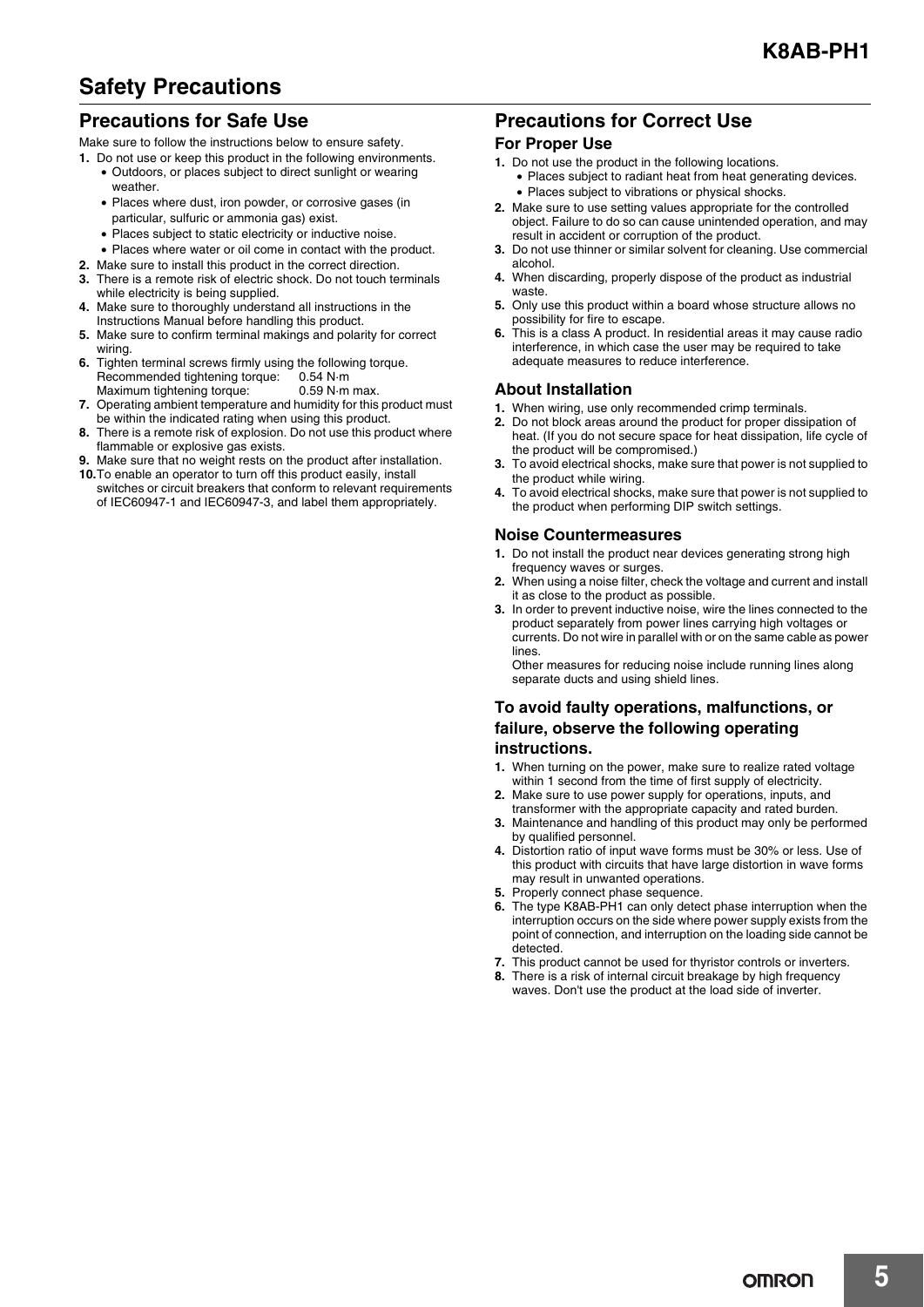**Q**

A

### **Questions and Answers**

#### **Checking Operation**

#### Phase Sequence

Switch the wiring, as shown by the dotted lines in the connection diagram, to reverse the phase sequence and check that the K8AB operates.

Phase Loss

Create a phase loss for any input phase and check that the K8AB operates.

#### **Connection Diagram**





A

#### **Can phase loss be detected on the load side?**

In principle, phase loss cannot be detected on the load side because the K8AB-PH1 measures three-phase voltage to determine phase loss.



A

#### **Motor Load Phase Loss during Operation**

Motor load phase loss can be detected during operation only when the motor has heavy load.

Please use it with understanding the following characteristics.

Normally, three-phase motors will continue to rotate even if one phase is open. The three-phase voltage will be induced at the motor terminals. The diagram shows voltage induction at the motor terminals when phase R has been lost with a load applied to a three-phase motor. The horizontal axis shows the motor load as a percentage of the rated load, and the vertical axis shows voltage as a percentage of the rated voltage. The lines in the graph show the voltage induced at the motor terminals for each load when phase loss occurs during operation. As the graph shows, voltage is induced at the motor terminals even if there is phase loss for a motor load, so K8AB-PH1 can detect phase loss for motor loads during operation with the condition of following graph. K8AB-PH1 can detect phase loss when startup without condition.

#### **Characteristic Curve Diagram**



- **Note: 1.** For phase loss of phase R. V<sub>ST</sub>, V<sub>TR</sub>, and V<sub>RS</sub> indicate the motor terminal voltage at phase loss.
	- **2.** This graph shows that K8AB-PH1 can detect phase loss during operation when the motor load is more than 50%.
	- **3.** This is a general example and it doesn't guarantee the characteristics. Use K8AB-PH1 in view of the motor characteristics.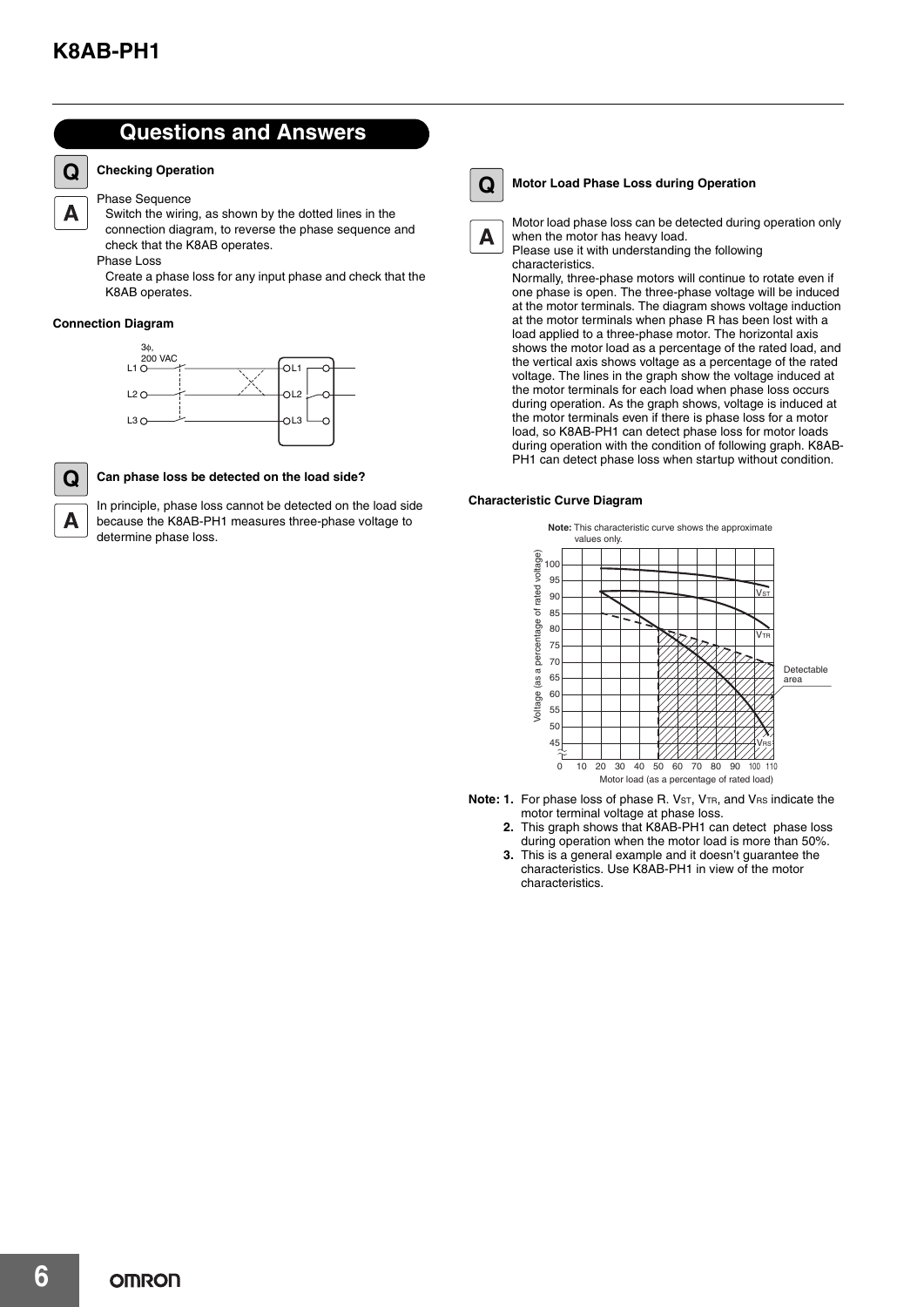| <b>MEMO</b> |
|-------------|
|             |
|             |
|             |
|             |
|             |
|             |
|             |
|             |
|             |
|             |
|             |
|             |
|             |
|             |
|             |
|             |
|             |
|             |
|             |
|             |
|             |
|             |
|             |
|             |
|             |
|             |
|             |
|             |
|             |
|             |
|             |
|             |
|             |
|             |
|             |